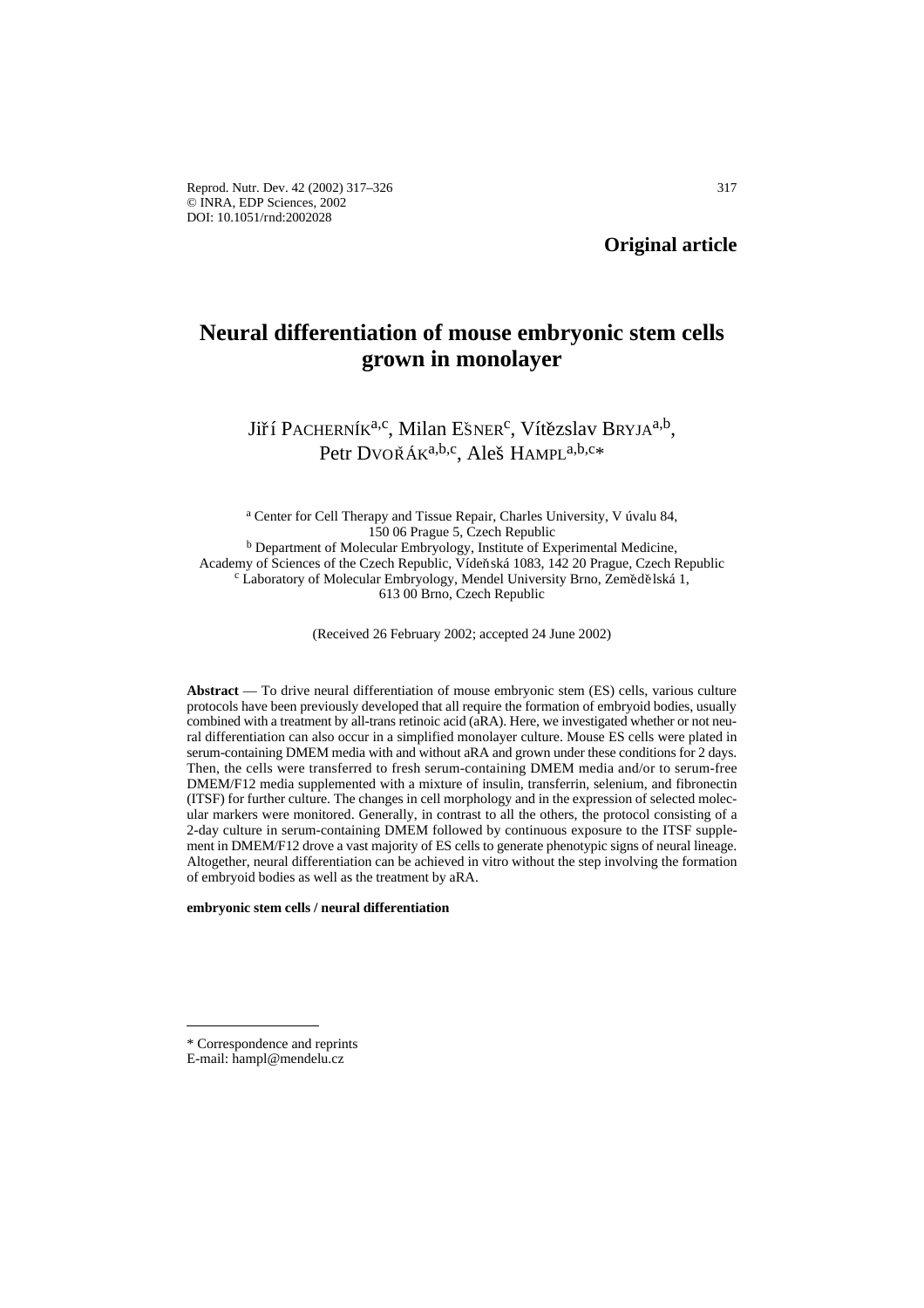# **1. INTRODUCTION**

Mouse embryonic stem cells (ES cells) are immortal cell lines derived from an inner cell mass of the 3.5 day blastocyst that can be propagated in vitro in a nondifferentiated state in the presence of the leukemia inhibitory factor (LIF). When reintroduced back into the mouse blastocyst, they can give rise to cells of any cell lineage of the developing mouse, including the germ line. Importantly, ES cells are also able to generate differentiated progeny in vitro [6, 10, 15]. This implies that cultured ES cells can both generate and respond to signals that normally regulate murine development. Under specific culture conditions, ES cells form three-dimensional structures called embryoid bodies, from which they spontaneously differentiate into a variety of cell types [19]. In the past few years, strategies have been developed that allow to differentiate ES cells into specific cell lineages, including hematopoietic [24], myogenic [25], neural/neuronal  $[1, 12, 20]$ , and others.

In order to be driven into a neural lineage, ES cells are usually subjected to a two-step differentiation procedure. First, ES cells are allowed to form embryoid bodies (EBs) by culturing either on nonadherent (bacteriological) dishes or in hanging drops of media. Both media with [1, 12] and without all-trans retinoic acid (aRA) [20] can be used. Resulting EBs are then plated on tissue culture dishes and further cultured either in DMEM media containing serum but not LIF and aRA [1, 12] or in a serum-free DMEM/ F12 media supplemented with insulin, transferrin, selenium and fibronectin [20]. These manipulations give rise to cell populations rich in neural and neuronal cells that can be further specialized by treating them with various cytokines such as EGF, FGF-2, and/or PDGF [4].

Although the techniques summarized above are sufficient to give rise to neural progenitor cells and neurons, these cells are produced by selecting out non-neural cell types present in EBs, rather than by homogenous differentiation towards solely neural lineages. Considering that, in terms of cellto-cell interactions, one-dimensional culture introduces lower complexity to the system compared to three-dimensional EBs, we reasoned that differentiation protocols involving only monolayer culture must be developed in order to: (1) make large scale production of neurodifferentiated cells more effective and to (2) allow for analyzing the molecular mechanisms that drive early events of neural differentiation in vitro. Therefore, in this study several protocols strictly involving only adherent monolayer culture were evaluated for their ability to induce neural differentiation of mouse ES cells.

#### **2. MATERIALS AND METHODS**

#### **2.1. ES cell culture and experimental design**

Embryonic stem cells, lines D3, C3H, and F1 [6, 8, 14], were routinely grown on mitomycin C-treated STO fibroblasts in Dulbecco's modified Eagle medium (DMEM, supplemented with 20% fetal calf serum, 100 mM nucleosides, 0.05 mM  $\beta$ -mercaptoethanol, 100 i.u.mL<sup>-1</sup> penicillin,  $0.1$  mg $\cdot$ mL<sup>-1</sup> streptomycin) with  $1000$  units. mL–1 LIF (GIBCO BRL, CHEMOS CZ, Prague, Czech Republic). For the experiments, STO fibroblasts were removed by centrifugation on a discontinuous Ficoll-Paque gradient (Amersham Pharmacia Biotech, Buckinghamshire, England, 85% v/v in phosphate buffered saline – PBS, pH 7.4) followed by 45 minutes of adhering on the tissue culture dish. Embryonic stem cells ( $> 95\%$  purity) were plated ( $\sim 5 \times$  $10<sup>3</sup>$  cells per cm<sup>2</sup>) on gelatinized tissue culture dishes into DMEM with and without 0.5 µM aRA (Sigma, Prague, Czech Republic). After 48 hours of culture, the media was replaced by either fresh DMEM or ITSF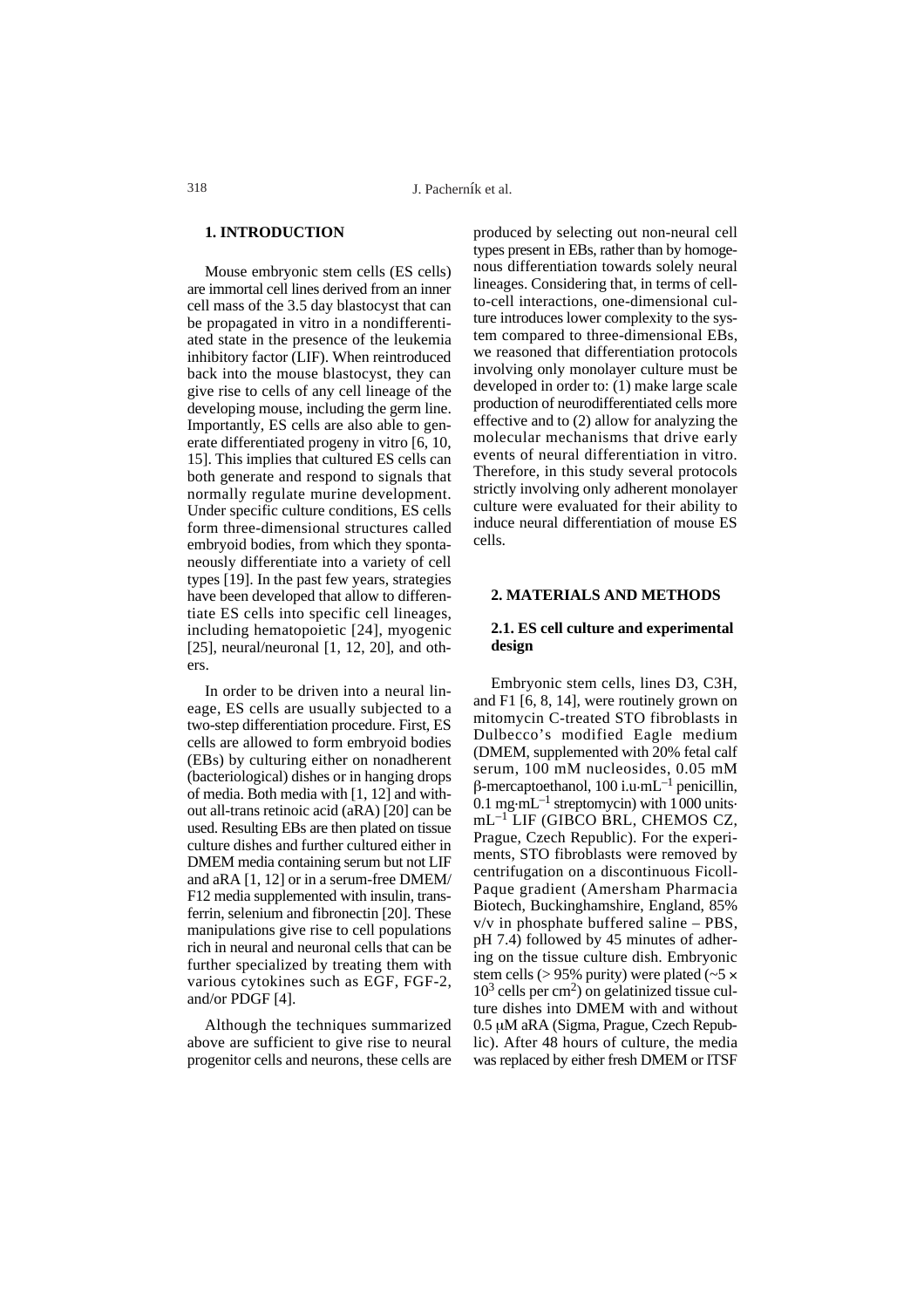

# **Experimental design**

**Figure 1.** Experimental design; RT-PCR – reverse transcriptase-polymerase chain reaction, WB – Western blotting, IIF – indirect immunofluorescence.

media (DMEM/F12 1:1 supplemented with the mixture of transferrin, insulin, selenium (ITS supplement, Sigma) and 1  $\mu$ g·mL<sup>-1</sup> fibronectin (GIBCO BRL)). The complete experimental design is shown in Figure 1.

#### **2.2. Semiquantitative RT-PCR analysis**

Total RNA was extracted from each cell preparation by the RNeasy Mini Kit (QIA-GENE, Bio-Consult, Prague, Czech Republic). Complementary DNA was synthesized according to the manufacturer's instructions for M-MLV reverse transcriptase (GIBCO BRL). Primers and PCR conditions were as follows (primer sequence/annealing temperature/cycles/product size): *Pax-6* (5'-TGCCCTTCCATCTTTGCTTG-3', 5'-TCTGCCCGTTCAACATCCTTAG-3'/54 °C/33/178 bp); *Brachyury* (5'-GAGA-GAGAGCGAGCCTCCAAAC-3', 5'-GCT-GTGACTGCCTACCAGAATG-3'/ 56 °C/29/230 bp); α*-fetoprotein* (5'-ATG-TATGCCCCAGCCATTCTGTCC-3', 5'-GAGATAAGCCTTCAGGTT-TGACGC-3'/54 °C/29/466 bp); *HPRT* (5'-CTTGCTGGTGAAAAGGACCTCTC-3', 5'-CAAATCAAAAGTCTGGGGACGC-3'/ 56 °C/24/350 bp). Before being used for cDNA quantification, the range of linearity was determined for each primer set. PCR products were separated on 1.5% agarose gels and visualized by ethidium bromide staining.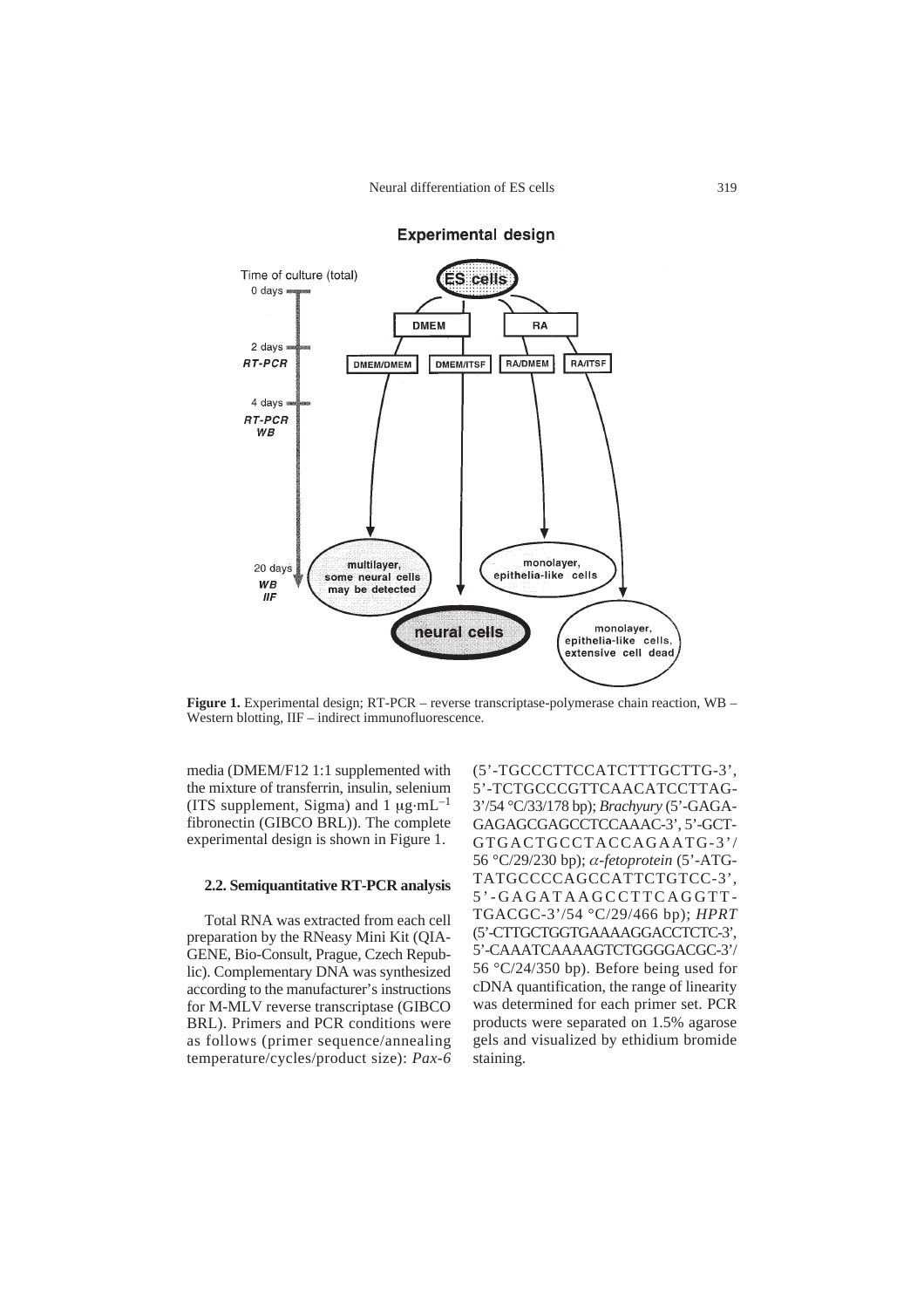#### **2.3. Western blotting (WB)**

The following neural markers were quantified by Western blotting: neural cell-adhesion molecule (N-CAM) [18], neuron-specific class III  $\beta$ -tubulin isotype [7], and growth-associated protein-43 (GAP-43) [21]. The cells were washed with PBS and lysed in sodium dodecyl sulphate (SDS) lysis buffer (50 mM Tris-HCl, pH 7.5; 1% SDS; 10% glycerol). Protein concentrations were determined using the DC Protein assay kit (Bio-Rad). Lysates were supplemented with bromophenol blue (0.01%) and  $\beta$ -mercaptoethanol (1%), and equal amounts of total protein  $(10 \mu g)$  were subjected to 10% SDS-PAGE. After being electrotransferred onto polyvinylidene difluoride membrane (Immobilon-P, Sigma), the proteins were immunodetected using the appropriate primary and secondary antibodies, and visualized by ECL+Plus reagent (Amersham Pharmacia Biotech) according to the manufacturer's instructions. The following primary antibodies were employed: mouse monoclonal antibody against human N-CAM, which cross-reacts with the mouse homolog (C0678; Sigma), mouse monoclonal antibody against neuron-specific class III  $\beta$ -tubulin isotype (TU-20, gift from Dr. Draber, Institute of Molecular Genetics, Prague, Czech Republic), and the goat polyclonal antibody against human GAP-43, which cross-reacts with the mouse homolog (sc-7457; Santa Cruz Biotechnology, Santa Cruz, CA).

# **2.4. Indirect immunofluorescence (IIF)**

The expression of two neural markers, glial fibrillary acidic protein (GFAP) [3] and microtubule-associated protein-2 (MAP-2) [22], was determined by indirect immunofluorescence (IIF) using the following antibodies: goat polyclonal antibody against human GFAP, which cross-reacts with the mouse homolog (sc-6170, Santa Cruz

Biotechnology) and monoclonal antibody against rat MAP-2, which cross-reacts with the mouse homolog (M4403, Sigma). For IIF, ES cells differentiating for 18 days were transferred onto glass coverslips, cultured for another 2 days, fixed in ethanol/acetic acid (95% EtOH, 1% acetic acid) for 30 min on ice, then were slowly rehydrated, quenched with 1% BSA in PBS for 1 h at room temperature, incubated with the appropriate primary (overnight at 4 °C) and FITCconjugated secondary (1 hour at RT) antibodies, and mounted to Mowiol (Sigma). The cells were viewed under an epifluorescent microscope Olympus BX-60 (Olympus, Prague, Czech Republic).

#### **3. RESULTS**

In embryoid bodies, neurodifferentiation normally occurs irrespectively of the presence or absence of aRA in culture media. Still, in order to investigate the capacity of ES cells to produce cells with neural phenotypes under adherent growth conditions, both aRA+ and aRA- cultures (here referred to as RA and DMEM) were set in DMEM for the initial two days, thus timely corresponding to the classical EB-based approach (Fig. 1). After this period, each culture was transferred back to DMEM and/or ITSF media and it was maintained under these conditions for another 18 days. Altogether, the four independent differentiation protocols, further referred to as DMEM/DMEM, DMEM/ITSF, RA/DMEM, and RA/ITSF, were assayed in this study. To monitor both early and late changes occurring in differentiating ES cells, RNA/protein/cell samples were taken at three time points (2, 4, and 20 days) as depicted in Figure 1.

#### **3.1. Lineage-specific gene markers**

The levels of mRNAs of the genes that are specific for the ectoderm/neuroectoderm (*Pax-6*), mesoderm (*Brachyury*),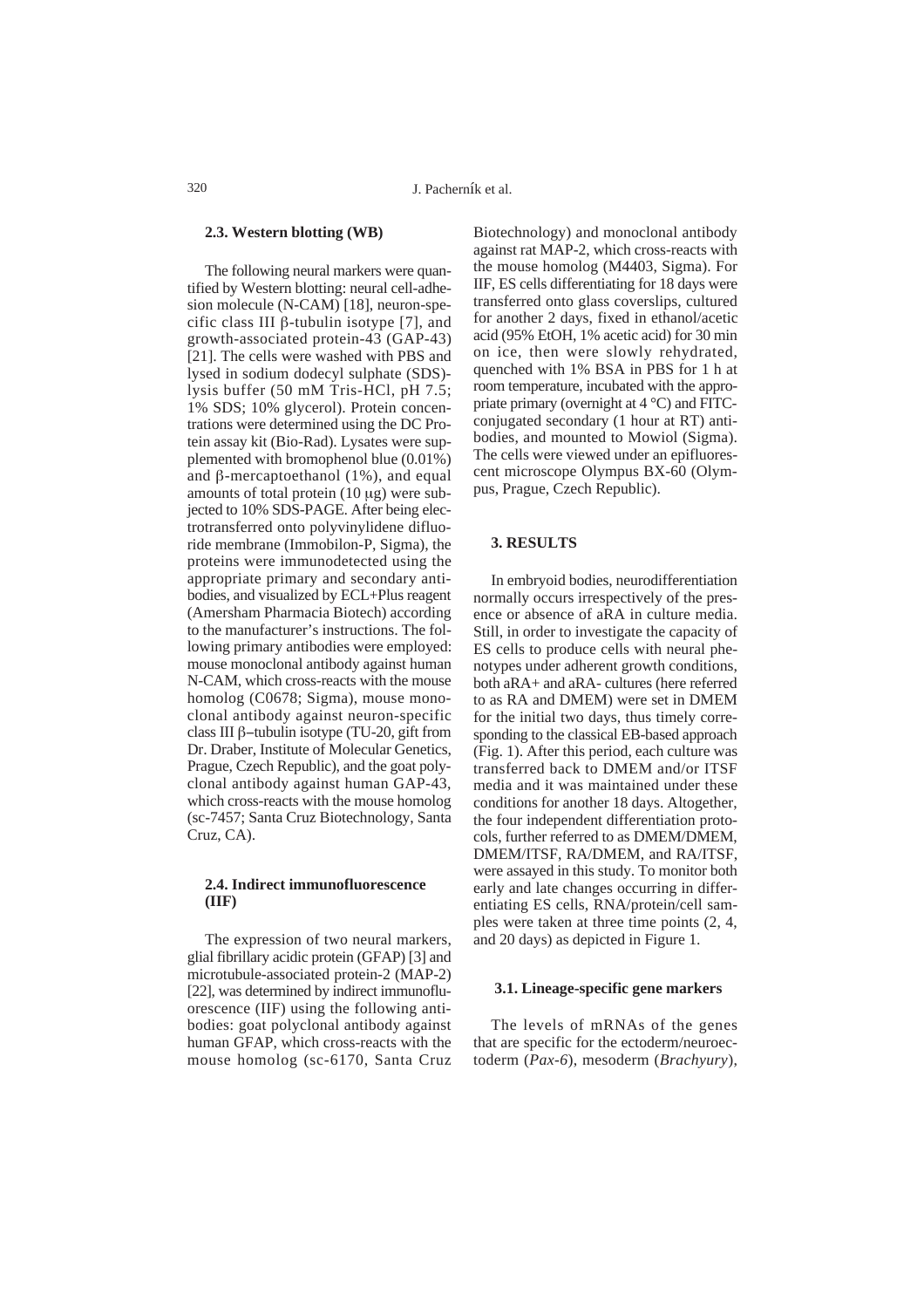Neural differentiation of ES cells



**Figure 2.** Expression of mRNAs of cell lineage-specific genes in differentiating ES cells (RT-PCR). Embryonic stem cells were first grown for 2 days in the DMEM media with (RA) or without (DMEM) aRA, and then they were cultured for another 2 days in either the DMEM media (RA/DMEM, DMEM/DMEM) or the ITSF media (RA/ITSF, DMEM/ITSF). Data are representative of at least three independent replicates.

and endoderm (α*-fetoprotein*) were determined by semiquantitative RT-PCR at days 2 and 4 of ES cell differentiation [9, 13, 23]. From all three messages analyzed, only *Pax-6* mRNA was found in large amounts in nondifferentiated ES cells (Fig. 2). At 2 days after withdrawal of the LIF and feeder cells (the beginning of the differentiation protocol), differential expression of *Brachyury* and α*-fetoprotein* developed based on the protocol used. Specifically, aRA-free DMEM media (DMEM) supported the expression of Brachyury while aRA-containing DMEM (RA) promoted the expression of  $\alpha$ -*fetoprotein* (Fig. 2). As expected, 2 more days of culture (DMEM/DMEM, DMEM/ITSF, RA/DMEM, and RA/ITSF protocols) brought up further differences in the expression of the marker genes (Fig. 2). While a continuous culture in serumcontaining DMEM (the DMEM/DMEM protocol) has led to the further accumula-

tion of the *Brachyury* message, a simple switch to ITSF (the DMEM/ITSF protocol) diminished this tendency. The presence of aRA in media (the RA/DMEM, and RA/ITSF protocols) thoroughly prevented the occurrence of *Brachyury* mRNA. The level of α*-fetoprotein* in ES cells cultured in aRA-containing media became strongly upregulated irrespectively of its precise formulation (DMEM and ITSF). On the contrary, media formulation caused a major difference in α*-fetoprotein* expression under aRA-free conditions. Specifically, although DMEM media allowed for the expression of α*-fetoprotein*, this was shut down in ITSF. In contrast to *Brachyury* and α*-fetoprotein*, all four protocols supported the continuous transcription of *Pax-6*, with only a slight downregulation being observable at day 4 in the ITSF media (the DMEM/ITSF and RA/ITSF protocols).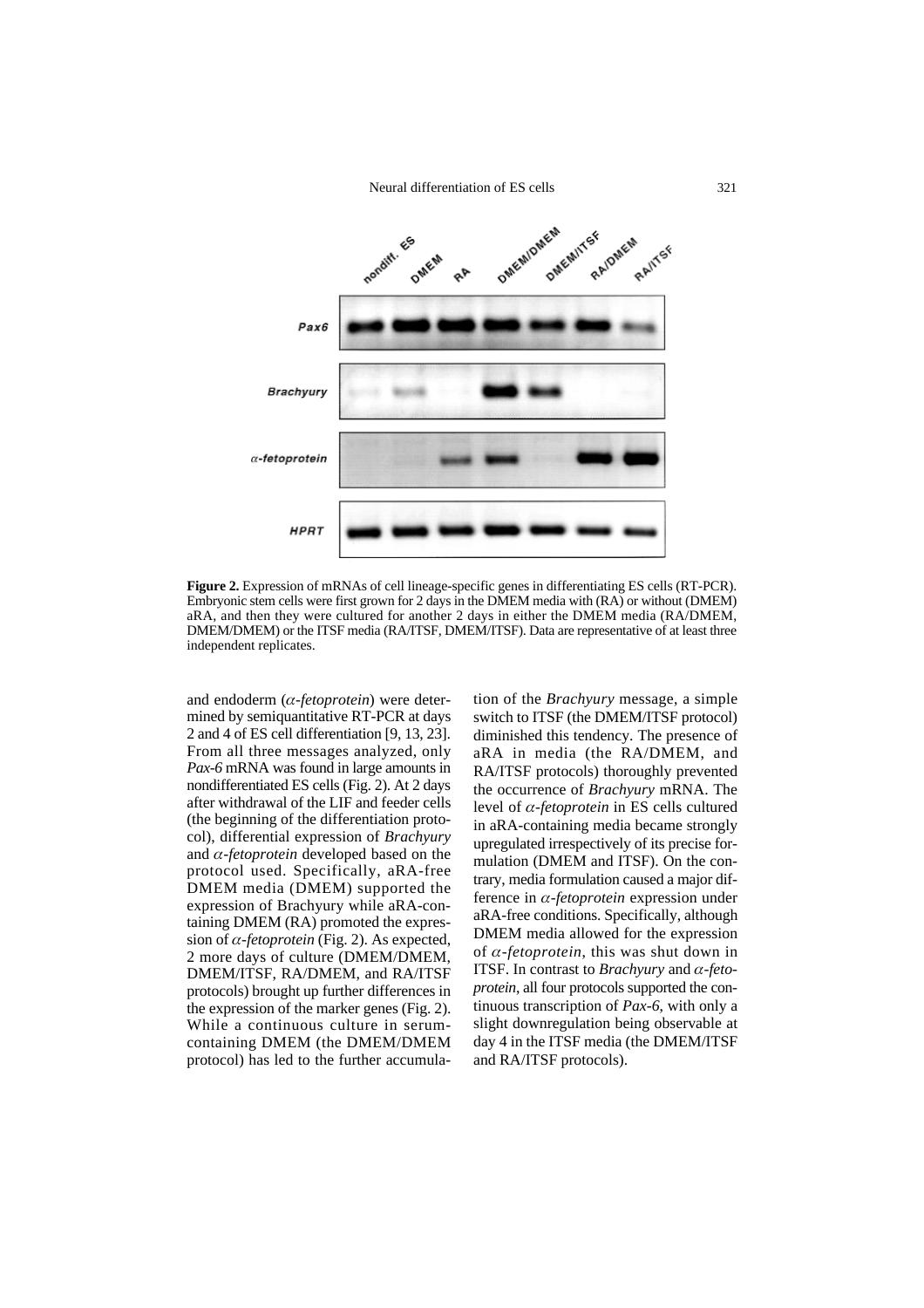## **3.2. Cell morphology**

Along with changes in the expression of gene markers, the morphology of cells also developed specificities according to the particular differentiation protocol. The cells were monitored daily and their morphology, as it was typically observed at days 4 and 20, is shown in Figure 3. First, there was a noticeable difference between the cells that were (the RA/DMEM and RA/ITSF protocols) and that were not (the DMEM/DMEM and DMEM/ITSF protocols) exposed to aRA, irrespectively of the exact media formulation. Generally, treatment with aRA caused the ES cells to strictly grow in a monolayer, while aRA-free conditions allowed for the formation of multilayer structures. Moreover, after about ten days, a massive cell dying took place in the RA/ITSF culture, leaving only a few cells attached to the dish at day 20. Still, the major finding represents the behavior of ES cells that were cultured according to the DMEM/ITSF protocol, combining two days in aRA-free DMEM followed by 18 days in ITSF. These cells continuously slowed their multiplication, rounded up, and started to create protrusions (Fig. 3, Day 4). Although a majority of such cells died, the remaining cells gave rise to three-dimensional structures. Later on, these structures developed into growing spheroids/colonies with expanding neuron-like cells (Fig. 3, Day 20). Such colonies and expanding neurons represented from between 60 to 90% of all cells in culture depending on the ES cell line used. The highest percentage was produced by F1 ES cells, while the lowest by D3 ES cells.

#### **3.3. Neural-specific protein markers**

Both Western blot analysis (N-CAM – neuron/glia-specific, neuron-specific class III  $\beta$ -tubulin isotype – neuron-specific, GAP-43 – neuron/glia-specific) and indirect immunofluorescence (GFAP – astrocyte-specific, MAP-2 – neuron-specific) were employed to determine whether or not the cells with the neural phenotype developed in culture. When Western analyzed at day 4 of culture, no neural marker was detectable under any culture protocol (Fig. 4, Day 4). In contrast, at day 20, correspondingly with their morphology and gene expression profile, aRA-nontreated cells grown in ITSF (protocol DMEM/ITSF) contained high levels of all neural markers analyzed by both WB and IIF (Fig. 4, Day 20; Fig. 5). According to GFAP expression determined by IIF, astrocytes represented about 2% of the cells under such culture conditions. Notably, some GAP-43-positive cells obviously also developed in aRAfree DMEM cultures (the DMEM/DMEM protocol) (Fig. 4, Day 20, longer exposure). Importantly, the RA/DMEM and RA/ITSF protocols involving aRA-treatment produced no cells positive for any neural marker even upon 20 days of culture.

#### **4. DISCUSSION**

In this study, mouse ES cells were successfully driven to neurodifferentiate under culture conditions not involving the formation of embryoid bodies and the treatment by all-trans retinoic acid. In other words, simple culturing of dish-adhered mouse ES cells in serum-free DMEM/F12 media supplemented by insulin, transferrin, selenium, and fibronectin can give rise to a highly enriched population of neural cells. Such media was originally shown to be well suited for serum-free culture of rat neuroblastoma cells [2] and then also for neurodifferentiation of mouse embryonal carcinoma cells [5]. When adopted in this study to mouse ES cells, this strategy promoted the elimination of cells expressing nonectodermal gene markers (Fig. 2). Instead, most cells with neural morphological and biochemical features survived and outgrew in such a culture. The resulting spherical colonies were very reminiscent to those seen in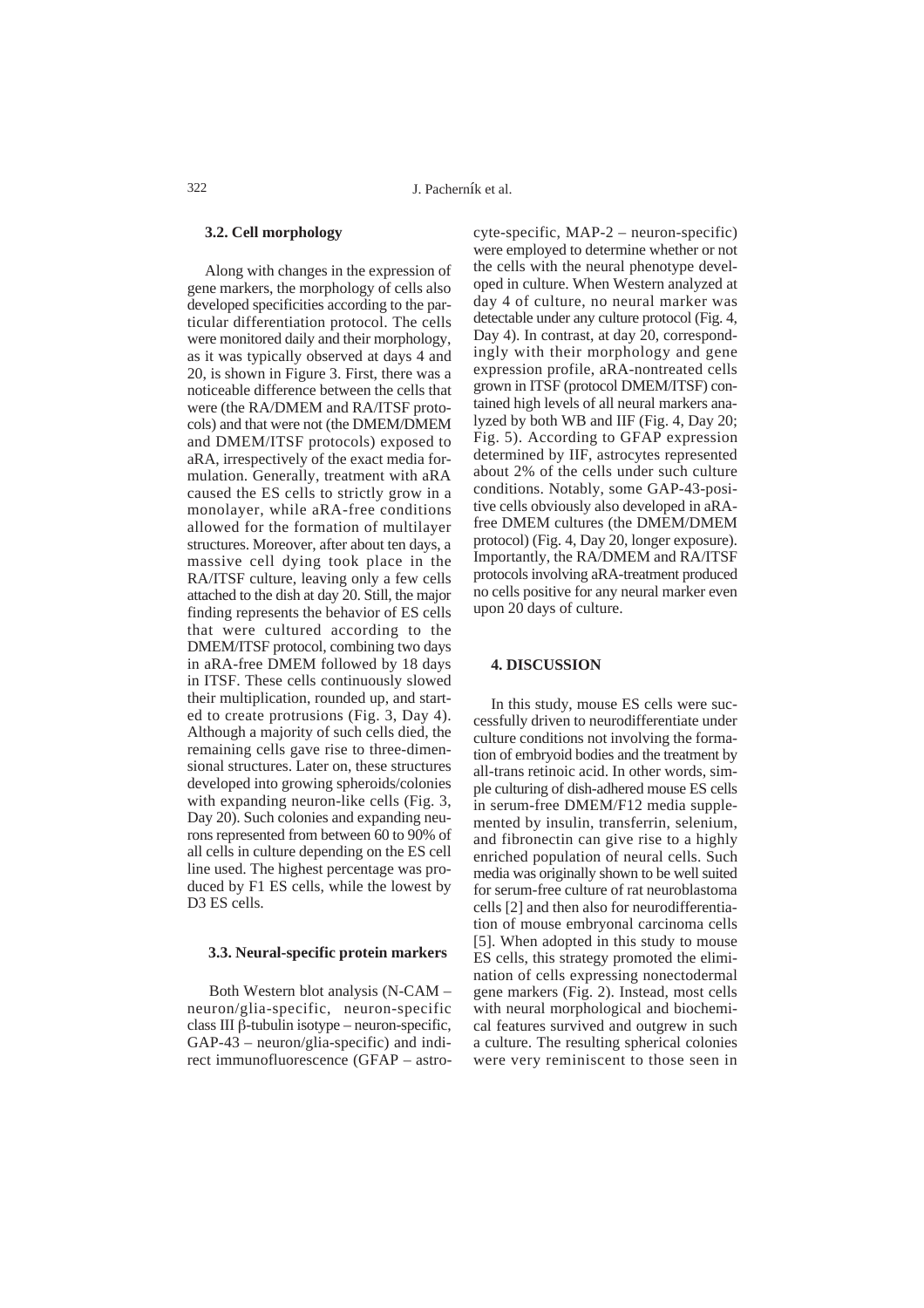

**Figure 3.** The morphology of differentiating ES cells as observed using phase contrast microscopy (Olympus IX-70). Embryonic stem cells were first<br>grown for 2 days in the DMEM media with (RA) or without (DMEM) aRA, and t **Figure 3.** The morphology of differentiating ES cells as observed using phase contrast microscopy (Olympus IX-70). Embryonic stem cells were first<br>grown for 2 days in the DMEM media with (RA) or without (DMEM) aRA, and th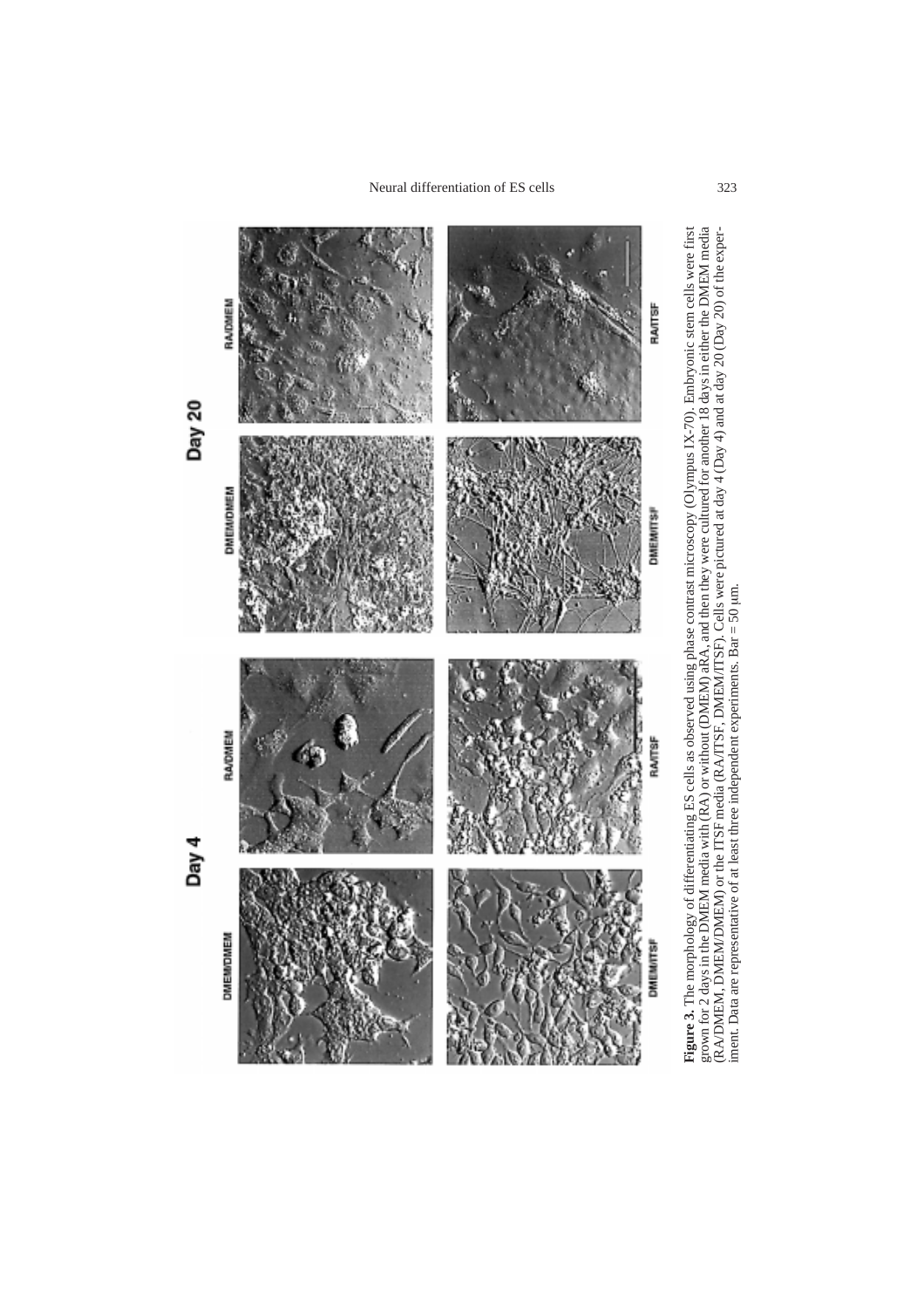324 J. Pacherník et al.



**Figure 4.** Expression of N-CAM, neuron-specific class III β-tubulin isotype (neuronal tubulin), and GAP-43 in differentiating ES cells as detected by Western blot. Embryonic stem cells were first grown for 2 days in the DMEM media with (RA) or without (DMEM) aRA, and then they were cultured for another 18 days in either the DMEM media (RA/DMEM, DMEM/DMEM) or the ITSF media (RA/ITSF, DMEM/ITSF). Cells for the analysis were taken at day 4 (Day 4) and at day 20 (Day 20) of the experiment. Equal amounts of total cellular proteins were loaded onto the gel. At day 20 of the RA/ITSF protocol, no cell sample was obtained due to massive cell death. Longer exposure was also shown for day 20 to document some expression of GAP-43 in the cells cultured in DMEM. Data are representative of at least three independent experiments.

**GFAP** 

MAP-2



**Figure 5.** Immunocytochemical detection of GFAP and MAP-2 in differentiating ES cells. Only positively reacting cells cultured for 2 days in DMEM and then 18 days in ITSF are shown (protocol DMEM/ITSF). Data are representative of at least three independent experiments.  $Bar = 50 \mu m$ .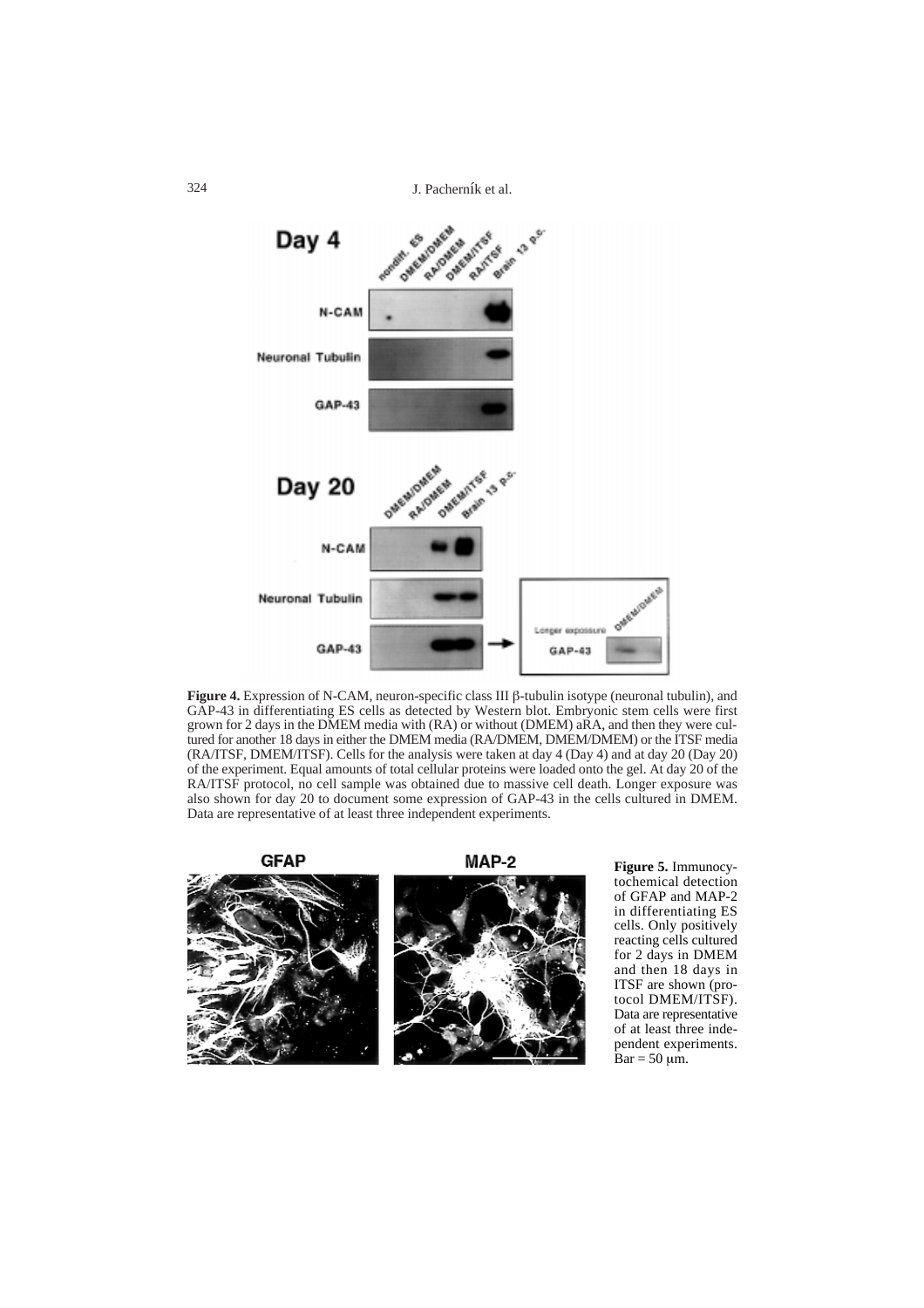cultured neural stem cells derived from fetal and/or adult human brains [11]. Although treating ES cells derived from embryoid bodies by aRA is beneficial for neurodifferentiation [1, 12], obviously this was not the case for ES cells cultured here under adherent conditions. Correspondingly with what was previously shown by Mummery and colleagues [17] for both ES and embryonal carcinoma cells, in our study, aRA also caused ES cells to develop primarily towards endodermal lineage, as documented by the heavy expression of α*-fetoprotein* mRNA. Retinoic acid was previously shown to induce expression of growth factor receptors in various cell types. Such an increased expression then makes cells more responsive to differentiation-inducing signals, but also more vulnerable to the absence of growth factors [16]. Such a scenario also seems to apply to aRA-treated ES cells, since massive cell death occurred when such cells were cultured here under serum-free conditions (protocol RA/ITSF).

Altogether, the differentiation protocol involving 2 days of culture in a serum-containing media followed by culture in media with only insulin, transferrin, selenium, and fibronectin, was found to preferentially support the development of neural cells from mouse ES cells. This differentiation approach may thus represent a novel alternative to the widely used protocols that invariably employ the formation of embryoid bodies [1, 20]. It is believed that it might serve as the experimental system for studying the molecular mechanisms involved in neurodifferentiation and also as a basis for the further simplification of generating neural cells in vitro.

#### **ACKNOWLEDGMENTS**

This research was supported in part by the Academy of Sciences of the Czech Republic (AV 0Z5039906), and by the Ministry of Education, Youth, and Sports (MSM 432100001, LN 00A065).

# **REFERENCES**

- [1] Bain G., Kitchens D., Yao M., Huettner J.E., Gottlieg D.I., Embryonic stem cells express neuronal properties in vitro, Dev. Biol. 168 (1995) 342–357.
- [2] Bottenstein J.E., Sato G.H., Growth of rat neuroblastoma cell line in serum-free supplemented medium, Proc. Natl. Acad. Sci. USA 76 (1979) 514–517.
- [3] Brenner M., Structure and transcriptional regulation of the GFAP gene, Brain Pathol. 4 (1994) 229–237.
- [4] Brustle O., Jones K.N., Learish R.D., Karram K., Choudhary K., Wiestler O.D., Duncan I.D., McKay R.D.G., Embryonic stem cell-derived glial precursors: A source of myelinating transplantants, Science 285 (1999) 754–756.
- [5] Darmon M., Bottenstein J., Sato G., Neural differentiation following culture of embryonal carcinoma cells in a serum-free defined medium, Dev. Biol. 85 (1981) 463–473.
- Doetschman T.C., Eistetter H., Katz M., Schmidt W., Kemler R., The in vitro development of blastocyst-derived embryonic stem cell lines: formation of visceral yolk sac, blood islands and myocardium, J. Embryol. Exp. Morphol. 87 (1985) 27–45.
- [7] Draberova E., Lukas Z., Ivanyi D., Viklicky V., Draber P., Expression of class III  $\beta$ -tubulin in normal and neoplastic human tissues, Histochem. Cell Biol. 109 (1998) 231–239.
- [8] Dvorak P., Hampl A., Jirmanova L., Pacholikova J., Kusakabe M., Embryoglycan ectodomains regulate biological activity of FGF-2 to embryonic stem cells, J. Cell Sci. 111 (1998) 2945–2952.
- [9] Dziadek M., Adamson E., Localization and synthesis of alphafoetoprotein in post-implantation mouse embryos, J. Embryol. Exp. Morphol. 43 (1978) 289–313.
- [10] Evans M.J., Kaufman M.H., Establishment in culture of pluripotential cells from mouse embryos, Nature 292 (1981) 154–156.
- [11] Flax J.D., Aurora S., Yang C., Simonin C., Wills A.M., Billinghurst L.L., Jendoubi M., Sidman R.L., Wolfe J.H., Kim S.U., Snyder E.Y., Engraftable human neural stem cells respond to developmental cues, replace neurons, and express foreign genes, Nat. Biotechnol. 16 (1998) 1033–1039.
- [12] Fraichard A., Chassande O., Bilbaut G., Dehay C., Savatier P., Samarut J., In vitro differentiation of embryonic stem cells into glial cells and functional neurons, J. Cell Sci. 108 (1995) 3181–3188.
- [13] Herrmann B.G., Labeit S., Poustka A., King T.R., Lehrach H., Cloning of the T gene required in mesoderm formation in the mouse, Nature 343 (1990) 617–622.